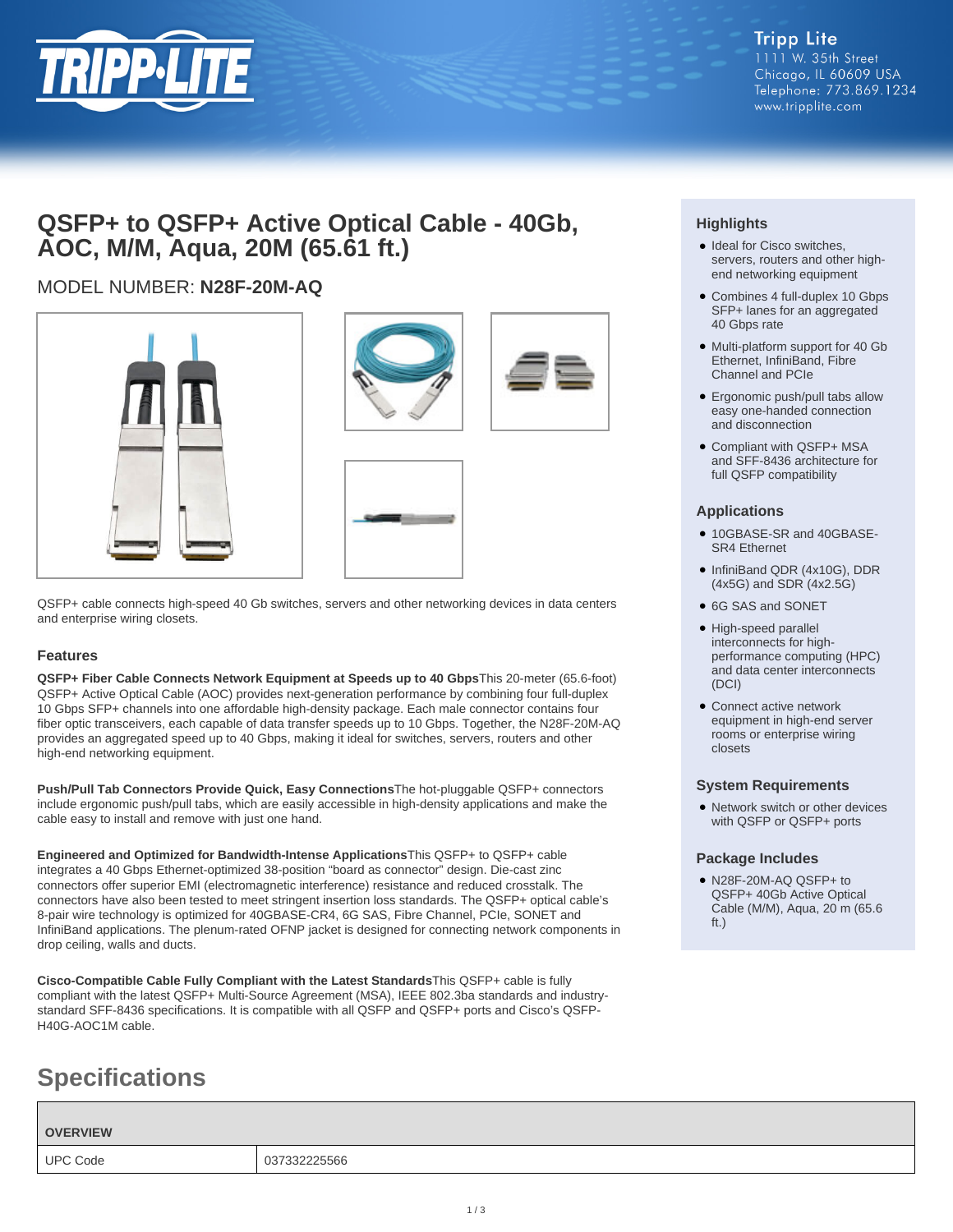

Tripp Lite<br>1111 W. 35th Street<br>Chicago, IL 60609 USA<br>Telephone: 773.869.1234<br>www.tripplite.com

| Technology                         | Multimode                      |  |
|------------------------------------|--------------------------------|--|
| <b>Optical Mode</b>                | OM <sub>3</sub>                |  |
| Mode Type                          | Multimode                      |  |
| <b>PHYSICAL</b>                    |                                |  |
| Cable Jacket Color                 | Aqua                           |  |
| Cable Jacket Material              | <b>PVC</b>                     |  |
| Cable Jacket Rating                | <b>OFNP</b>                    |  |
| Cable Outer Diameter (OD)          | 2.9 mm                         |  |
| Clad Diameter (microns)            | 50                             |  |
| Core Diameter (microns)            | 125                            |  |
| Number of Fibers                   | 8                              |  |
| Cable Length (ft.)                 | 65.6                           |  |
| Cable Length (m)                   | 20.00                          |  |
| Cable Length (in.)                 | 787.4                          |  |
| Minimum Bend Radius                | 30 mm                          |  |
| Shipping Dimensions (hwd / in.)    | $0.00 \times 0.00 \times 0.00$ |  |
| Shipping Weight (kg)               | 0.00                           |  |
| <b>ENVIRONMENTAL</b>               |                                |  |
| <b>Operating Temperature Range</b> | 32 to 158 F (0 to 70 C)        |  |
| Storage Temperature Range          | 32 to 158 F (0 to 70 C)        |  |
| <b>Operating Humidity Range</b>    | 5% TO 85% RH, Non-Condensing   |  |
| Storage Humidity Range             | 5% TO 85% RH, Non-Condensing   |  |
| <b>COMMUNICATIONS</b>              |                                |  |
| Network Compatibility              | 40 Gbps                        |  |
| Wavelength                         | 850nm; 1300nm                  |  |
| Attenuation @ 850NM                | 3.0dB/KM                       |  |
| Attenuation @ 1300NM               | 1.0dB/KM                       |  |
| <b>IEEE Standards Supported</b>    | 802.3BA                        |  |
| <b>CONNECTIONS</b>                 |                                |  |
| Side A - Connector 1               | QSFP+ (MALE)                   |  |
| Side B - Connector 1               | QSFP+ (MALE)                   |  |
| <b>Connector Material</b>          | Zinc Alloy                     |  |